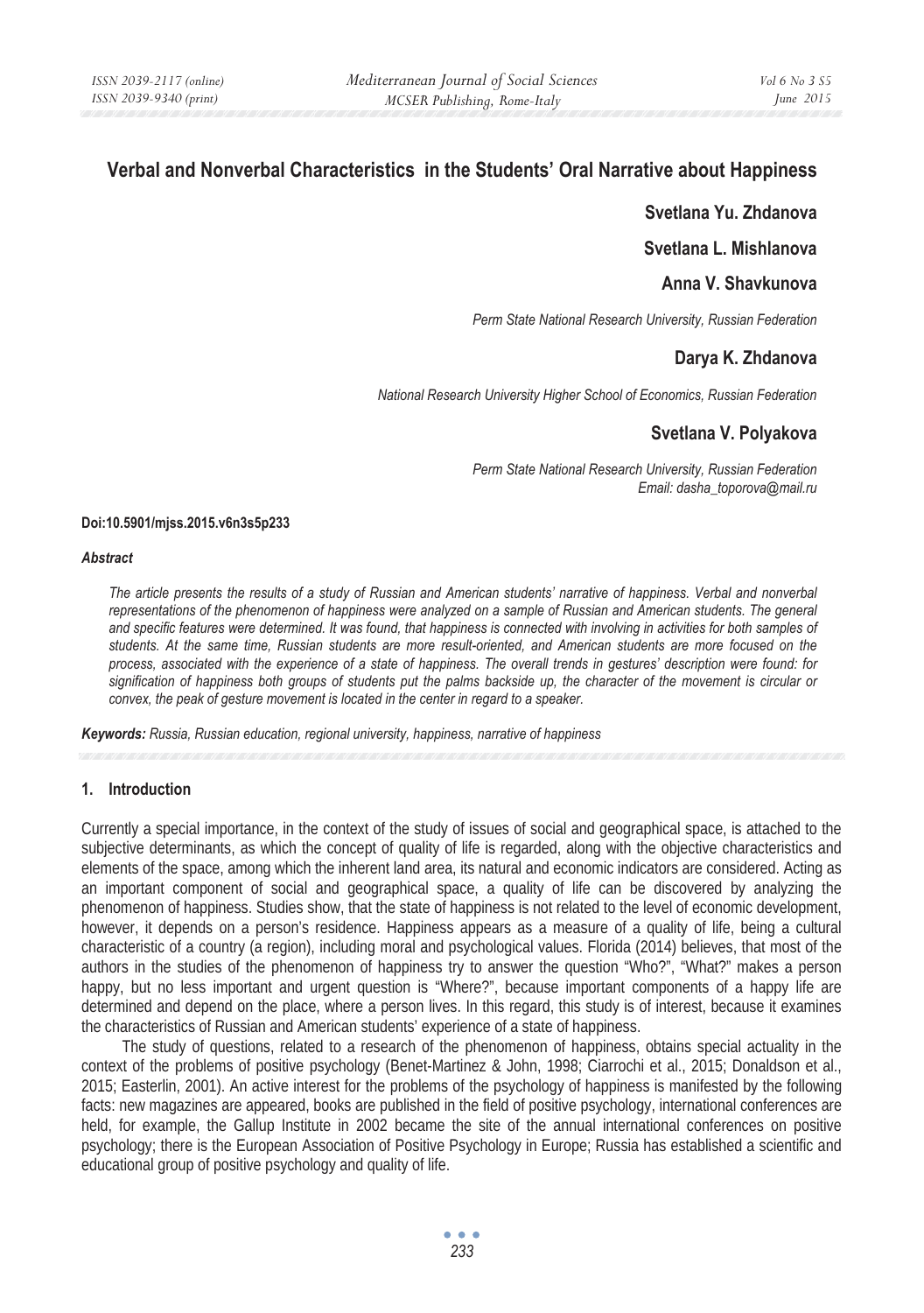#### **2. Conceptualization of Happiness**

An interest for the problems of psychology of happiness and for the direction of positive psychology in general, can be explained partly by the fact, that despite the increase in well-being, some residents of wealthy countries still feel themselves unhappy (Chikesentmihayi, 2011; Pavot & Diener, 2008). More and more people fall under depression. For example, in Europe, the percent of depressed people in some countries is more than 50%. Depression becomes younger; young people, including teenagers, suffer from depression more and more. The average age of people, suffering from depression, was 29.5 thirty years ago, and now the average age of depressed people is 14.5 (Sheldon & Lyubomirsky, 2007).

Analyzing the reasons of interest for the problems of positive psychology and the psychology of happiness in Western society, Bonivell (2009) names the following. The author believes, that the developing countries has not yet reached the level of well-being at a present time, in which a survival is not the main problem. On the other hand, the quality of life is becoming today a more important indicator of the society's development than indicators of economic prosperity (Pavot & Diener, 2008). An emphasis of attention to personal happiness becomes significant because of the tendency to individualism (Bonivell, 2009).

In addition, the interest for this problem can be explained by an increase of tension in the society, a necessity to explore the opportunities of optimal and successful human functioning, also in high stressor conditions (Linleyet al., 2006).

Studying the issues of psychology of happiness in the context of the problems of positive psychology, it should be noted, that today the following questions are in the center of attention: the positive potential of a personality, the questions of optimal functioning of a person, the study of factors, that determine the state of happiness, that promote the happy existence of a person (Anrews & Withey, 1976; Argyle, 2003; Bonivell, 2009; Chikesentmihayi, 2011; Diener, 1985; Dzhidaryan, 2013; Gurieva, 2012; Linley et al., 2006; Seligman, 2009).

In the context of the phenomenon of happiness, a creation of ontology of the subject area 'Psychology of Happiness' is of a particular interest.

A composition of ontology is the leading paradigm of modern scientific knowledge; it is of interest and has important methodological significance, because it allows optimizing the presentation of the subject area and structuring the research material (Zhdanova et al., 2014a; Zhdanova et al., 2015; Zhdanova et al., 2014b). The concept of ontology can be revealed as a hierarchical conceptual framework, which is forming by a researcher, based on the studying and structuring the knowledge and documentation. As a conceptual model of the subject area, the ontology includes a hierarchy of concepts of the subject area, relations between them and laws, that operate in the framework of this model (Zhdanova et al., 2014a).

During the creation of ontology, all concepts of the subject area are divided into classes, subclasses. The development of ontologies involves systematization, categorization, structuring of knowledge, formation of concepts, identifying relations, determining values, representation of knowledge in the form of semantic networks, thesaurus, etc.

In our study, an ontological design was implemented by the example of the subject area 'Happiness'. The combined strategies - descending strategy ('top-down') and ascending strategy ('bottom-up') - were used during the formation of ontology. The conceptual core of the concept of 'Happiness' was defined, based on the work with literature on a material of dictionary definitions.

It was found, that there are different approaches of understanding the phenomenon of happiness at a present time (Argyle, 2003; Bonivell, 2009; Chikesentmihayi, 2011; Dzhidaryan, 2013; Gurieva, 2012; Seligman, 2009; Vinichuk, 2008; Vorkachev, 2001). It was revealed, that the category of happiness might be considered from the point of view of objectivistic and subjectivistic approaches.

According to the objectivistic approach, the happiness is seen in the context of the problems of the personality and is connected with the level of psychological and social well-being, the degree of personal fulfillment (Ryff, 2009).

In accordance with the subjectivistic approach, the happiness is seen as a subjective sensation, as a particular psychological experience (Argyle, 2003; Ispolatova & Nikolaeva, 1999).

Thus, Chiksentmihayi (2013) reveals the concept of happiness as a 'flow', as a special, bright, exciting experience that accompanies activity (Argyle, 2003). Diener (1985), considering the happiness as a characteristic and a condition simultaneously, finds that there is a definitely stated personal disposition to experience some level of emotions, which can be measured independently of the appraisal of the current state.

The phenomenon of happiness can be viewed from three main positions: as a life satisfaction, as a value (an object or a result of activity) and as a positive affective state (Vinichuk, 2008). The happiness, as a person's satisfaction of 'life in general' is related to the concept of a quality of life, psychological well-being (Argyle, 2003). The happiness as a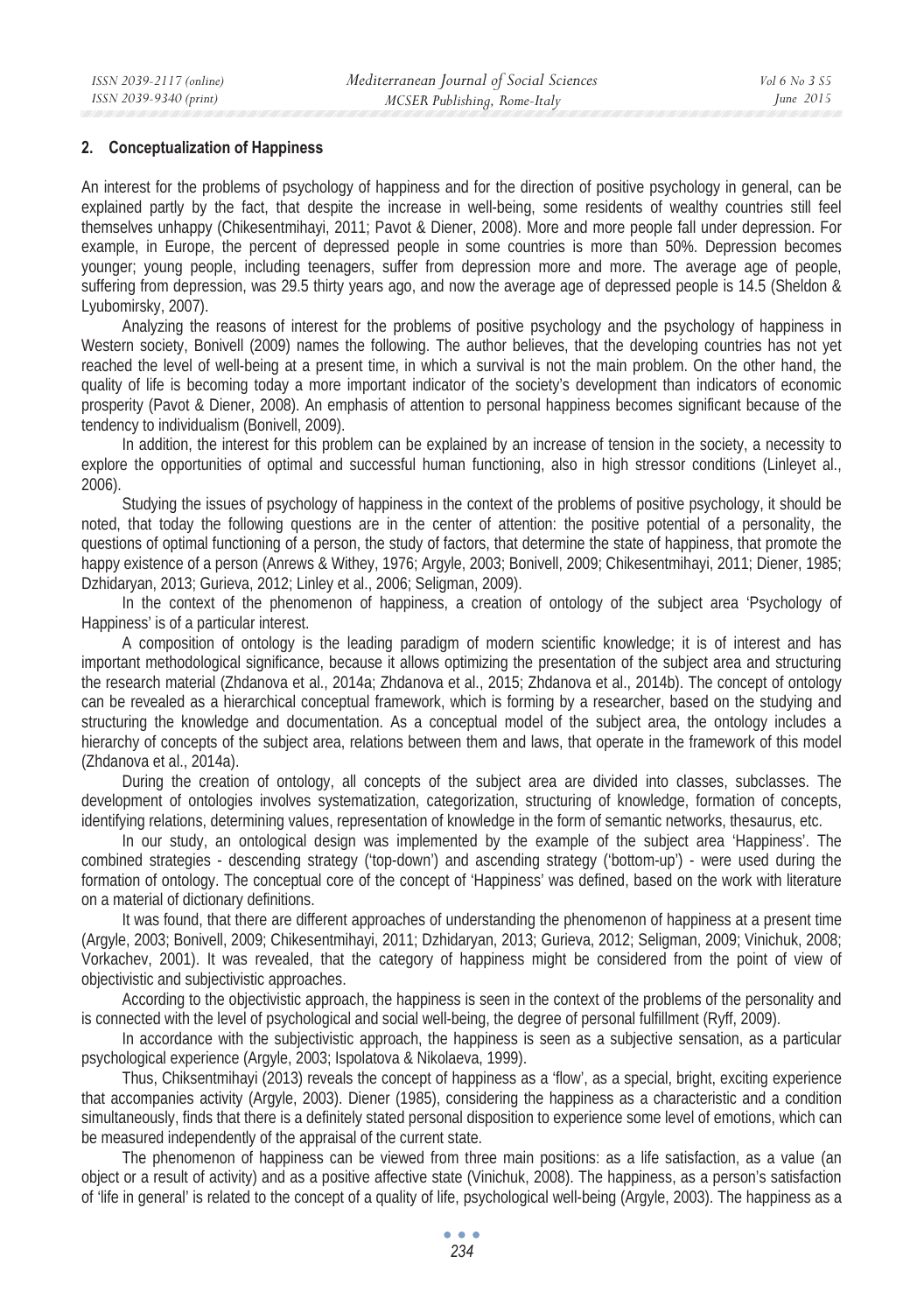| ISSN 2039-2117 (online) | Mediterranean Journal of Social Sciences | <i>Vol</i> 6 No 3 S5 |
|-------------------------|------------------------------------------|----------------------|
| ISSN 2039-9340 (print)  | MCSER Publishing, Rome-Italy             | June $2015$          |

value can be revealed through the analysis of the system of human values, objectives, expectations, basic needs, results of activity (Argyle, 2003; Chikesentmihayi, 2011; Diener, 1985; Giovanni, 2004; John et al., 1991; John et al., 2008). The happiness as a positive affective state is regarded as a special subjective feeling, the experience of a person.

In general, the concept of the happiness, following Vinichuk (2008), can be defined as a psychological phenomenon, characterized by contentment and understanding of human life, the dominance of positive emotional state, a positive attitude to themselves and the outside world (Vinichuk, 2008; Zhdanova et al., 2014a; Zhdanova et al., 2015; Zhdanova et al., 2014b).

The analysis of the categories of happiness, existing in the literature, allows to determine three components in the structure of the phenomenon: cognitive, affective and behavioral. Cognitive component is represented at the expense of understanding by the subject the reasons, sources of happiness, and includes a reflective appraisal. Affective component involves a process of experience by the subject a condition of happiness, behavioral component is linked with external outpouring, which can be transmitted through non-verbal characteristics, human behavior. The phenomenon of happiness can be learned in the space-temporal perspective - in the cohesion of the past, present and future, and from the point of view of the analysis of procedural and productive aspects. The happiness as a process is associated with the experience, a special emotional state (Bonivell, 2009). The happiness as a result - with the level of psychological and social wellbeing, the degree of personal fulfillment.

In the context of the psychology of happiness, a question about the factors, causing it, becomes more urgent. Argyle (2003), analyzing the sources of happiness, highlights the factors, important for satisfaction with life in general, for a state of happiness and less significant. As the most significant factors, determinant to a state of happiness, Argyle (2003) names: the presence of close social relationship, job satisfaction, health, free time for leisure, personality traits (self-esteem, extraversion, meaningfulness of life), and positive emotions (good mood).

Among the less significant factors for life satisfaction in general, for a state of happiness, author includes material support; among factors, which have a little effect on life satisfaction, are religious satisfaction; the factors, which do not affect the state of happiness, are the age and sex.

Andrews and Uaytni (1976) mark three components, which make up the happiness: life satisfaction, positive and negative emotions. Subjective well-being, as the authors say, depends on the level of positive emotions and satisfaction index of their own lives. At the same time, satisfaction of their own life is not only an emotional assessment, because it includes cognitive estimation.

According to Diener (1985) and Seligman (2009), happy people are clearly different from the unhappy by only one parameter: happier people have more close interpersonal contacts. This can be romantic love, stable relationship, marriage, good relations with friends. Happy people spend less time alone (Seligman, 2009).

Research results are consistent with the data, obtained by the All-Russian Public Opinion Research Center on April 30, 2014, according to which for the majority of the respondents the welfare of the family is on the first place, on the second - the joy of children, grandchildren, on third place respondents put a good, interesting work / study and profession. At the last place turns out to be a statement "I'm young, beautiful, and healthy". 19 % of happy Russians do not realize the reason of their happiness.

Sources of happiness can be analyzed in terms of levels of individuality, which are involved in the process of experiencing a state of happiness (Zhdanova et al., 2014a). In our approach, the system of factors, which act as sources of happiness, is considered on basis of the theory of integral individuality of Merlin (1986) and revealed as a unity and interaction of biological, psychological, social.

The general model or the ontology of subject area "Psychology of Happiness" can be represented in a hierarchical structure, where there is a relation between the elements. There is a structural unit "Happiness" on the top of this model, the second level is formed by units 'Object', 'Subject'. The objective component includes 'Reasons', 'Sources of happiness', 'Objectives', 'Manifestations of activity: verbal, nonverbal'. These units, in turn, are divided into smaller structural components. The subjective component includes direct experience (affective component), and is manifested in the form of reflexive evaluation (cognitive component). Different levels of person individuality turn out to be involved in the process of experiencing a state of happiness. The experience of happiness is performed at the level of individual, personal, social and psychological levels of individuality.

### **3. The Methodology of Study**

In order to study the features of verbal and nonverbal representation of experience of a state of happiness in different cultures, we have organized and conducted a special empirical study. It took place in 2013-2014 on a sample of students from Perm State National Research University (60 people) and students from Lyndon State College (Vermont, USA) in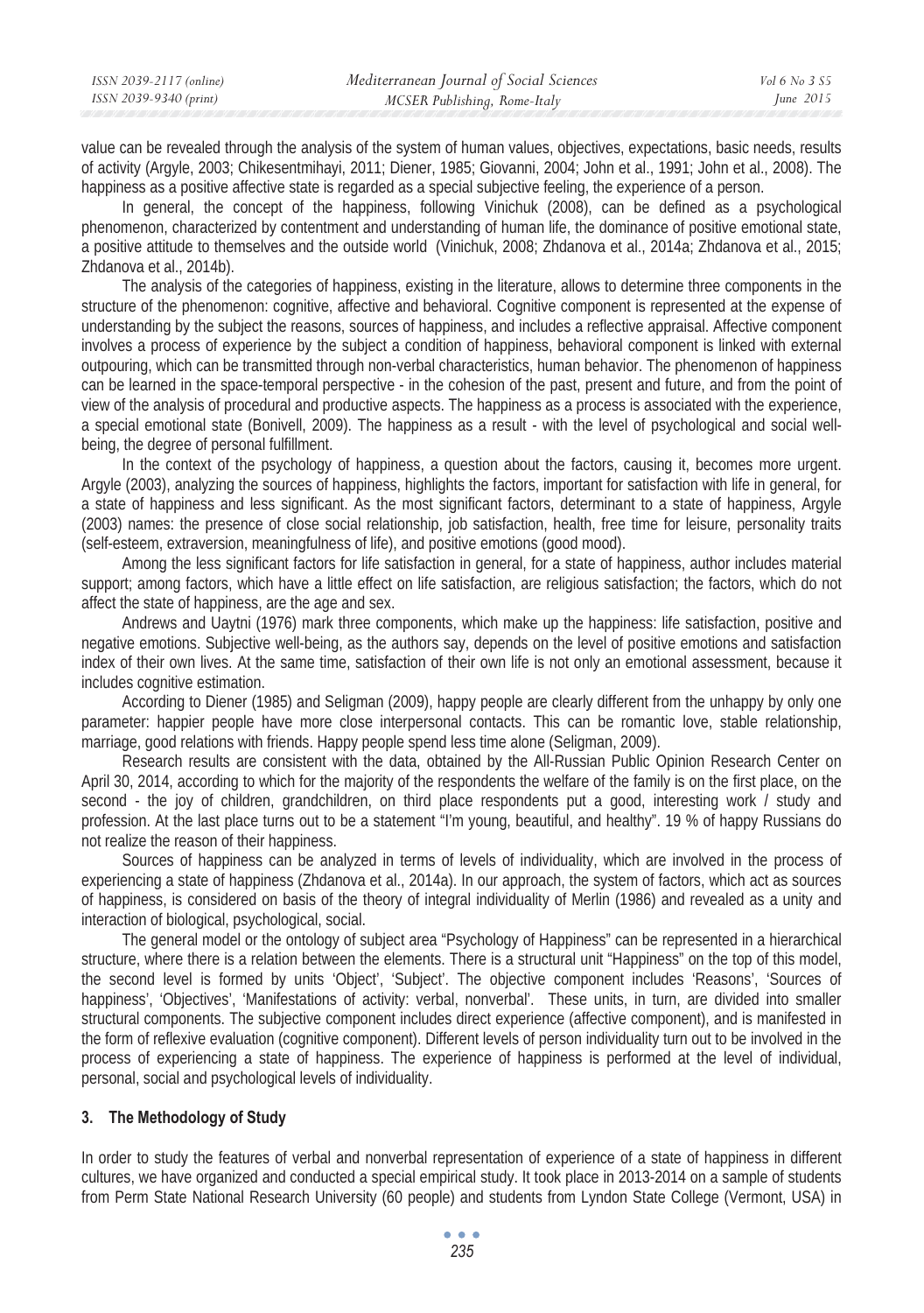| ISSN 2039-2117 (online) | Mediterranean Journal of Social Sciences | Vol 6 No 3 S5 |
|-------------------------|------------------------------------------|---------------|
| ISSN 2039-9340 (print)  | MCSER Publishing, Rome-Italy             | June $2015$   |

amount of 38 people. The total number of surveyed people was 98. Groups were balanced by gender and age.

The hypothesis of the study is the following: there are significant differences in the description of a state of happiness by Russian and American students. Empirical prerequisites of the study is a contention of R. Harrison, according to which communication elements are assigned with different roles by different nations. So, R. Harrison believes, that linguistic means and speech, not verbal means, are uppermost in Western countries. For the Eastern people, paralanguage is an integral part of communication, often nonverbal means transfer more information than words (see Lebedko, 1999). Zaychikova and Tretyakova (2008) also believe, that different cultures are very different in the degree of emotions' expression in communication, the intensity of their behavior. The authors believe, that "verbal and nonverbal behavior presents a unified whole. Verbal and nonverbal means complement each other", and it has the necessary impact on the listener (Zhdanova et al., 2015, p. 3).

The method of narrative was used in the study. This method is one of the qualitative research methods of personality, it is quite informative, because it is focused on the description of the life history, events, experienced by a person and endowed with individual and collective sense. The advantage of the narrative approach in the study of the phenomenology of mental states is the ability to effectively analyze and interpret events, which take place in the person's life and determine their psychological content (Zhdanova et al., 2014b).

Narrative analysis is a way of summarizing past experience, a reflexive process of personal and sociocultural identification, a design of memories and understanding of events. According to the narrative, the meaning of human behavior is expressed in the story-telling. "Man achieves self-understanding through narrative, highlighting in the flow of life certain moments, that have estimated value and meaning for him, designing and maintaining through stories (narratives) his identity" (Kadyrova, 2012, p.126).

"The narrative is coherent, time-ordered story-telling, which contributes the organization of personal experience of the subject. Narrative analysis allows to display the psychological reality, hidden in the text, and separate this reality from the formal content of the text" (Kadyrova, 2012, p.126).

In order to obtain a narrative of happiness, the method of early memories of a person (retrospective self-report method) was used. This method is one of the projective methods of personality's study and has a number of advantages. They lie in the fact, that people are willing to tell or describe their earliest memories. Through memories, people admit in their life goals, in their relations to others, their view of the world. Herewith there is no need to establish 'reliability' of early memories, because what has been altered or invented by a person, also reflects the goals, values and meanings (Ispolatova & Nikolaeva, 1999).

The choice of this method was caused by the speculation, that phenomenology of perception will be manifested quite clearly in a free description of person's own emotions and emotional experiences of happiness, which has a retrospective character, and this will provide the more complete picture of the person's state of happiness from the context of the full situation, once perceived by a person. A prerequisite for this speculation was the statement, that the nature of person's emotional response, emotional experiences, both past and present, reflects in the early memories as a symbolic model of interpersonal relations. Referring to the events and situations, that were experienced earlier, the subject 'moves back' in the past situation, then he goes through the event again, as the real participant, and experiences feelings, similar to those, that, according to his memories, he had instead (Ispolatova & Nikolaeva, 1999; Shilenkova, 2003).

In order to obtain a narrative of happiness, students were asked to recall a situation, where they felt themselves happy, and tell about it. All the stories were recorded with the permission of the study participants on the video for their further analysis.

On the basis of video recordings, scripts interviews, that reflected verbal and nonverbal characteristics of students' oral narrative about happiness, were made, a multimodal main body of oral and nonverbal narratives about happiness was created. Further, in order to process obtained data, method of content analysis was used. The legitimacy of the use of selected categories for analysis was tested by the procedure of expert evaluation. The experts are specialists in the fields of psychology and cognitive psycholinguistics, with experience in the analysis and interpretation of texts, among them are two Doctors of sciences (psychology and philology), two Master's degree students, who attend a course "Psychology", one Master's degree student, who attends a course "Philology". The tasks for the experts were the following: to identify readings - indicators of happiness, presented in students' oral narrative about happiness; analyze the validity of indicators' inclusion for a particular category; estimate a measure of concordance of the main categories of content-analysis to their content; assess the correctness of the categories' formulation.

The study examined characteristics of nonverbal representation of Russian and American students' state of happiness. As a method of research, we used the method of identifying gestural units – it describes gestures by parameters: a shape, a position, a movement, a character of movement by Cornelia Müller (Cienki, 2010; Cienki & Müller,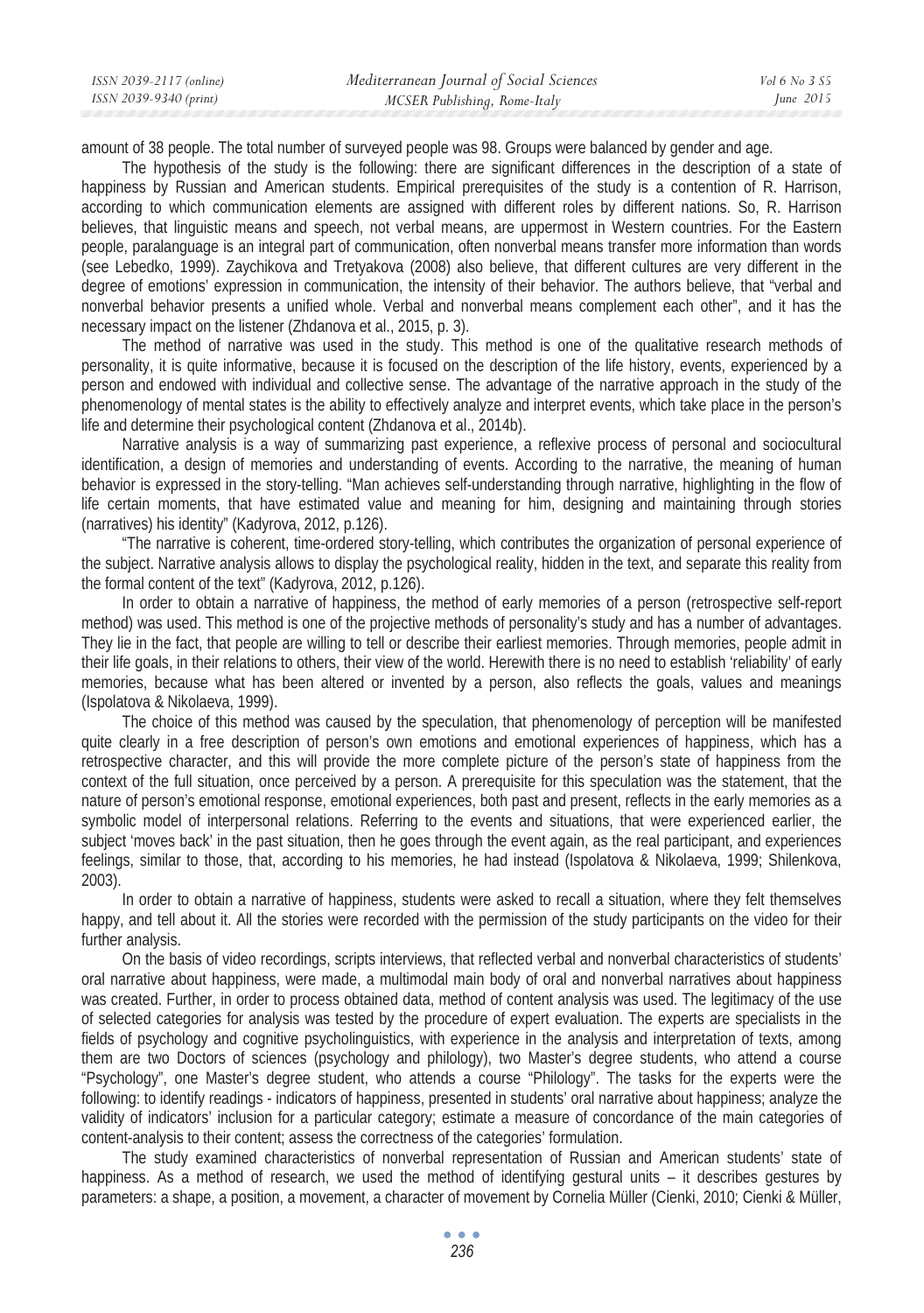2008). Gestural representation was investigated by video sequence. Gestural units, subject to a further analysis, were selected depending on the type of the studied gestures; a content analysis of nonverbal characteristics in the oral narrative of happiness was carried out (Zhdanova et al., 2015). A coefficient  $\varphi$  - angular conversion of Fisher was used as a method of mathematical statistics for processing received data.

### **4. Findings and Discussion**

The findings suggest, that a leading category in the description of the state of happiness for Russian students is a "significant event" (72% of all respondents). The most significant event for Russian students appears "a birth of a child".

Russian students pay much attention in the description of the state of happiness to a category "Travel". This statement can be explained by the fact, that a state of happiness for Russian students is related to a family well-being, family values. Russian students, unlike the American, have earlier experience of fatherhood and motherhood. On the other hand, they travel and visit other countries more. The least significant for the Russian sample of respondents were such subcategories, that characterize a significant event as "Graduation", "Introduction".

Verbal representations of American students regarding an experience of a state of happiness show, that achievements in activities, such as sports, achievements in overcoming difficulties are significant for American students. It was found, that the leading categories in the description of happiness for Americans are "Academic achievement", "Advances in activity", "Favorite pastime".

A meaningful category for American students also serves the category of "inner harmony", which is linked with achievements in activity, which is consistent with the contention of Chikesentmihayi (2011), that a person feels a state of Flow (happiness), due to the successful implementation of activity's challenges. Thus, the American student wrote: "I felt the strength, warmth, energy. I often go through alike emotions about my musical experience. The most significant event, that made me happy, was when my team and I have won an important music competition among drummers". A focus on achievements in activities and overcoming difficult situations is more characteristically, as shown by the results of the study in the American sample, for males. Also the category "Relations", including relations with the opposite sex, is an important category for American students. Girls pay more attention to this category.

Among the interesting facts is the fact, that Russian students more likely mark the results of any activity as reasons for happiness, while American students are more focused on the state of experiencing happiness.

During the study of nonverbal representation of Russian and American students' state of happiness, a stable set of elements, that are relatively constant and manifested in the narrative of happiness, regardless of cultural background, was found. It was found, that both groups of students in the gestures' description put the palms backside up, place their hands on the chest, in the diagonal plane, use a circular or convex character of the movement, the peak of gesture movement is located in the center in regard to a speaker. This finding suggests that a person in a state of happiness demonstrates the confidence to others, because his hands are open; hands' relaxation can be interpreted as an indicator of inner harmony, absence of anxiety. In other words, "a gesture of happiness" combines a set of gestural units, that reflect the experience of conditions such as satisfaction, confidence, peace of mind.

The differences in nonverbal characteristics of narrative of happiness were revealed. It was shown, that the American students often use gestures, which are directed away from the body. This fact is consistent with the data, which has been received by us earlier, that American students are more likely to describe happiness as a long, streaming experience, so this gesture makes it easier to transmit a streaming state of experiencing happiness. Because Americans are more likely than Russians use gesture, in which the palms are facing down, it can be assumed, that an element of infusion is distinctive for the representatives of American culture in the description of the emotional state.

As for Russian students, in nonverbal representation an emphasis on the description of the causes of happiness is made. A hand is more intense, a gesture is directed to body, and it may indicate, that a desire to retain the experience of the emotional state, the concentration of it for himself is more typical of Russian students.

### **5. Concluding Remarks**

In general, the obtained results allow to make the following conclusions. An ontology of the subject area "Psychology of Happiness" is formed. It is shown, that the hierarchical structure of the concept of "happiness" is formed with the basic units, structural elements, there is a relationship between them. It includes the object, the subject; causes, sources, factors of happiness, manifestations of activity (verbal, nonverbal). The subjective component includes direct experience and is manifested in the form of reflexive evaluation. In the process of experiencing a state of happiness, different levels of human personality (individual, personal, social and psychological) are involved.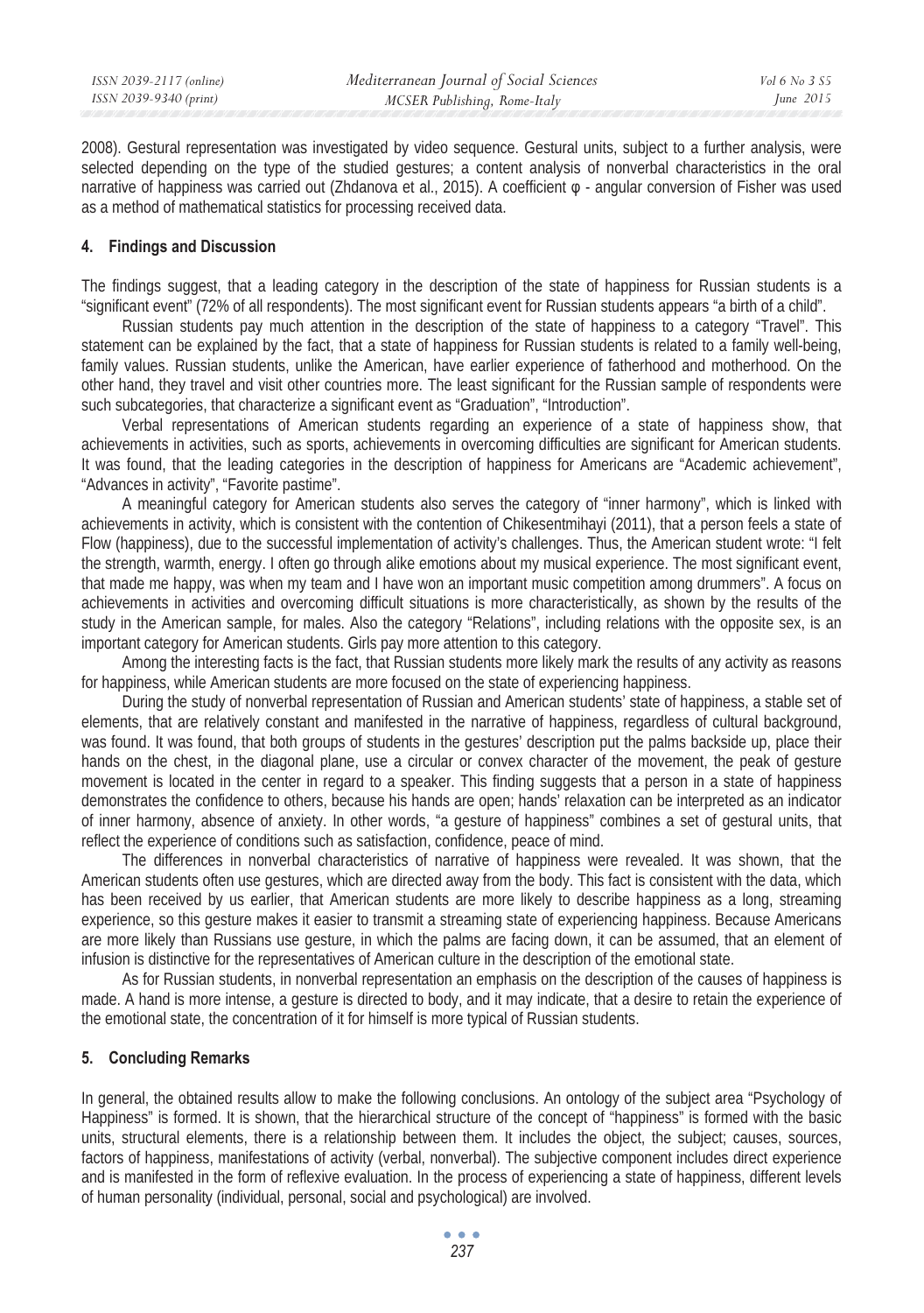| ISSN 2039-2117 (online) | Mediterranean Journal of Social Sciences | Vol 6 No 3 S5 |
|-------------------------|------------------------------------------|---------------|
| ISSN 2039-9340 (print)  | MCSER Publishing, Rome-Italy             | June 2015     |
|                         |                                          |               |

The verbal representations of the phenomenon of happiness are analyzed on a sample of Russian and American students. It was found, that the state of happiness for Russian students is due to the characteristics of personal and socio-psychological level of the individuality (with family welfare, family values). American students associate happiness with manifestations of individual level of identity (a metaphorical description of the state of happiness is typical for US students; they say, that happiness is warmth. The psychological and socio-psychological characteristics of individuality, as a source of happiness, for American students are self-realization, overcoming difficulties, relationship with the opposite sex.

The comparative analysis of the data showed, that for students of both samples happiness is connected with involvement in activity: overcoming difficulties, achieving goals. At the same time, Russian students are more focused on the productive side of the phenomenon of happiness. As the reasons of happiness, they mention the result of any activity, including the ability to travel. American students are more focused on the process, associated with the experience of a state of happiness.

During the study of nonverbal representation of Russian and American students' state of happiness, overall trends for both samples were found: both groups of students in the gestures' description put the palms backside up, placing them in the diagonal plane, the character of the movement is circular or convex, the peak of gesture movement is located in the center in regard to a speaker. "The gesture of happiness" combines a set of gestural units that reflect the experience of conditions such as satisfaction, confidence and peace of mind.

The differences in nonverbal characteristics indicate, that American students are more likely to use gestures directed away from the body, a gesture in which the palm is facing down. Russian students have a more intense hand, a gesture is directed to the body, which indicates a desire to retain the experience of the emotional state, the concentration of it for himself.

The attained study's results contribute to the development of psychological knowledge, socio-economic geography on the understanding of the role of a person's residence and its impact on specific differences in verbal and nonverbal characteristics that reflect the American and Russian students' experience of happiness.

#### **6. Acknowledgment**

Publication is prepared by financial support of RFH grant  $N<sup>2</sup>$  14-16-59007/a

#### **References**

Anrews, F.M., & Withey, S.B. (1976). Social Indicators of Well-Being. Americans Perceptions of Life Quality. New York: Plenum Press. Argyle, M. (2003). The psychology of happiness (2nd ed.). St. Petersburg: Peter.

Benet-Martinez, V., & John, O. P. (1998). Los Cinco Grandes across cultures and ethnic groups: Multitrait multimethod analyses of the Big Five in Spanish and English. Journal of Personality and Social Psychology,75, 729-750.

Bonivell, I. (2009). The keys to prosperity. What can positive psychology. Moscow: Vremya.

Chikesentmihayi, M. (2013). The Flow: The Psychology of Optimal experience (3rd ed.). Moscow: Alpina non-fiction.

Ciarrochi, J., Parker, P., & Kashdan, T. (2015). Hope and emotional well-being: A six-year study to distinguish antecedents, correlates, and consequences, The Journal of Positive Psychology, 3, 1-13.

Cienki, A. (2010). Multimodal Metaphor Analysis. In L. Cameron, & R. Maslen (Eds.) Metaphor Analysis: Research Practice in Applied Linguistics, Social Sciences and the Humanities (pp. 195-214). Great Britain: Equinox Publising.

Cienki, A., & Müller, C. (2008). Gesture studies. Metaphor and gesture. Amsterdam, Philadelphia: John Benjamins Publishing Company. Diener, E. (1985). The satisfaction with life Scale, Journal of Personality Assessment, 49(1), 71-75.

Donaldson, S., Dollwet, M., & Rao, M. (2015). Happiness, excellence, and optimal human functioning revisited: Examining the peerreviewed literature linked to positive psychology. The Journal of Positive Psychology, 3, 185-195.

Dzhidaryan, I.A. (2013). Psychology of happiness and optimism. Moscow: Publishing House of the "Institute of Psychology, Russian Academy of Sciences".

Easterlin, R. A. (2001). Income and Happiness: Towards a Unified Theory. The Economic Journal, 3(473), 465-484.

Florida, R. (2014). Who is your city? Creative Economy and residence. Moscow: Strelka Press.

Giovanni, B. (2004). The flow experience across cultures. Journal of Happiness Studies, 5, 115-121.

Gurieva, L.P. (2012). Positive and traditional psychology (Studies of Seligman M. and Russian psychologists). Bulletin of the Moscow State Humanitarian University of Mikhail Sholokhov. Pedagogy and Psychology, 3, 83-90.

Ispolatova, E.N., & Nikolaeva, T.P. (1999). Modified analysis technique of the earliest person's memories. Questions of Psychology, 1, 69 - 77.

John, O. P., Donahue, E. M., & Kentle, R. L. (1991). The Big Five Inventory. Berkeley, CA: University of California, Berkeley, Institute of Personality and Social Research.

John, O. P., Naumann, L. P., & Soto, C. J. (2008). Paradigm Shift to the Integrative Big-Five Trait Taxonomy: History, Measurement, and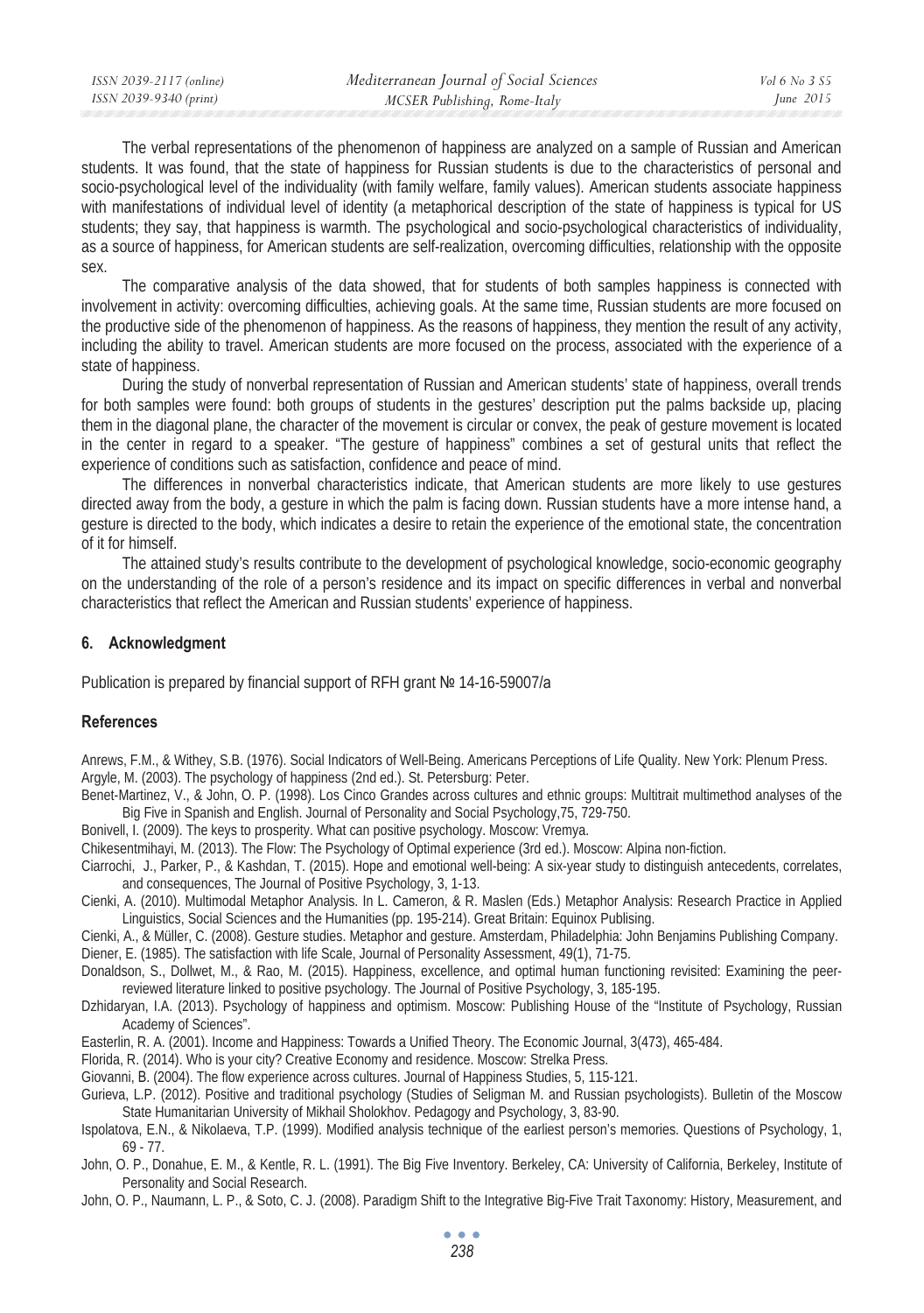Conceptual Issues. In O. P. John, R. W. Robins, & L. A. Pervin (Eds.), Handbook of personality: Theory and research (p. 114- 158). New York, NY: Guilford Press.

Kadyrova, R.G. (2012). The theory of narrative and narrative analysis in psychology. Vector of Science TSU, 2 (9), 126-128.

Lebedko, M.G. (1999). Cultural barriers: overcoming the difficulties of intercultural communication. Vladivostok: Dalnevost. university press.

Linley, P.A., Joseph, S., Harrington, S., & Wood, A.M. (2006). Positive psychology: Past, present, and (possible) future. The Journal of Positive Psychology, 1(1), 3–16.

Merlin, V.S. (1986). A sketch of Integral Study of individuality. Perm.

Pavot, W., & Diener, E. (2008). The Satisfaction with Life Scale and the emerging construct of life satisfaction. The Journal of Positive Psychology, 8, 137-152.

Ryff, C. (1996). The Structure of psychological well-being revisited. Journal of Personality and Social Psychology, 69, 719-727.

Seligman, M.E.P. (2009). In a search of happiness. How to enjoy life every day. Moscow: Mann, Ivanov and Ferber.

Sheldon, K., & Lyubomirsky, S. (2007). How to increase and sustain positive emotion: The effects of expressing gratitude and visualizing best possible selves. The Journal of Positive Psychology, 2, 73-82.

Shilenkova, N.A. (2003). A method of introspection in the knowledge of the inner world of psychologist. Ph.D. Thesis, St. Petersburg. State Univ.

Vinichuk, N.V. (2008). Psychosemantic analysis of Chinese and Russian students' vision of happiness. Ph.D. Thesis, Far Eastern State Transport University.

Vorkachev, S.G. (2001). A concept of happiness: the conceptual and figurative components. Izvestiya RAN. A series of literature and language, 60(6), 47-58.

Zaychikova, N.V., & Tretyakova, V.A. (2008). The role of paralinguistic means in a creating of politician's image. Proceedings of the international scientific-practical conference "Modern problems of interaction between languages and cultures", Blagoveshchensk.

Zhdanova, S., Mishlanova, S., Strokanov, A., & Zhdanova, D. (2014a). The Ontology of Subject Area "Psychology Of Happiness". American Journal of Scientific and Educational Research, 2 (5).

Zhdanova, S., Puzyreva, L., & Shavkunova, A. (2015). Methodological problems in studying nonverbal behavior. Proceedings of the 4th International Academic Congress "Science and Education in the Modern World", Auckland.

Zhdanova, S.Y., Shavkunova, A.V., & Mishlanova, S.L. (2014b). Narrative of happiness as a method of studying a personality in positive psychology. Proceedings of XVII Intern. scientific and practical. conf. of stud., pg. and young scientists "Man in the World. The world of man: actual problems of philosophy, sociology, political science and psychology", Perm.